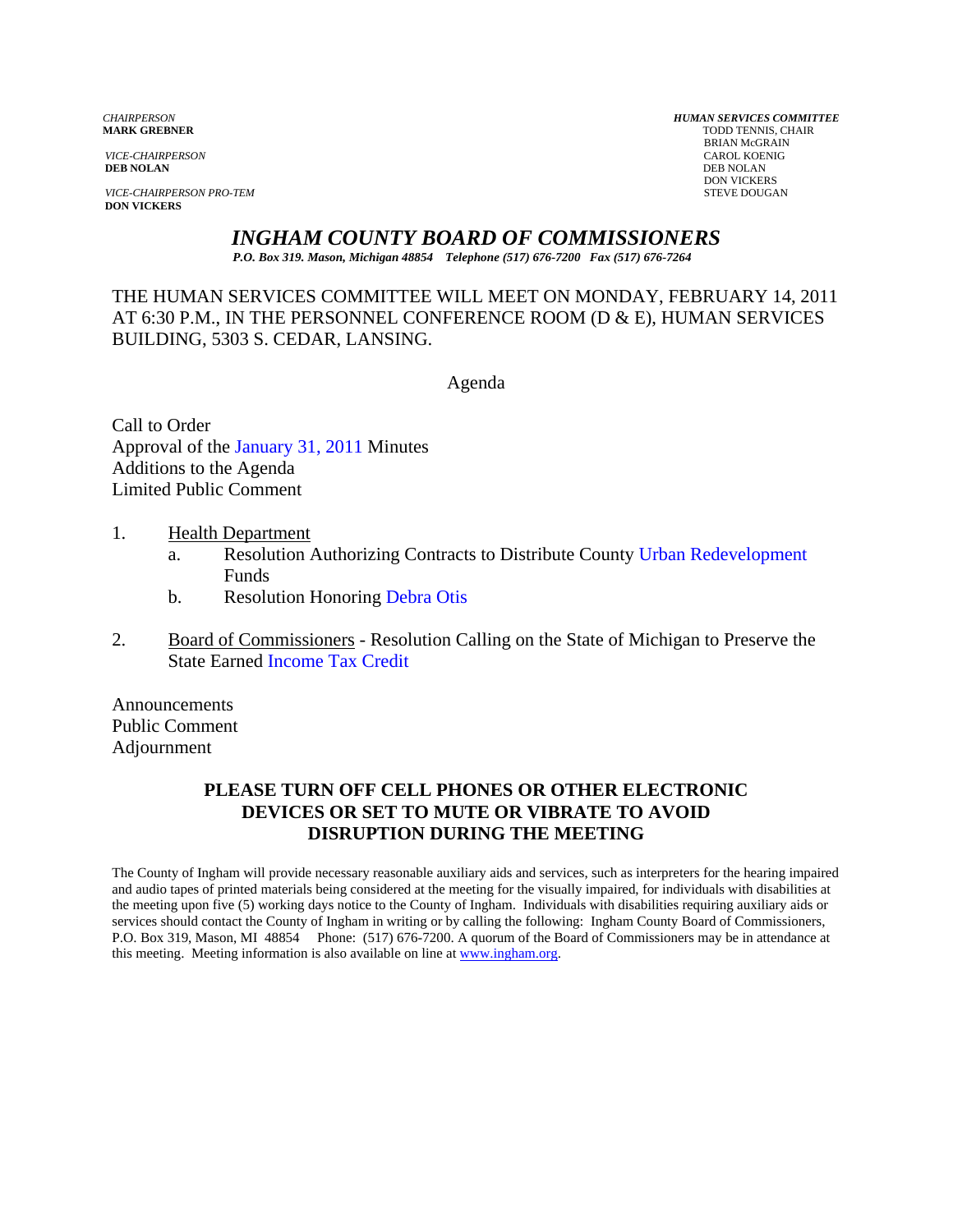#### HUMAN SERVICES COMMITTEE January 31, 2011 **Minutes**

<span id="page-1-0"></span>

| <b>Members Present:</b> | Todd Tennis, Brian McGrain, Carol Koenig, Deb Nolan, Don Vickers,<br>Steve Dougan and Board Chairperson Grebner |
|-------------------------|-----------------------------------------------------------------------------------------------------------------|
| Members Absent:         | <b>None</b>                                                                                                     |
| <b>Others Present:</b>  | Jared Cypher, SuA'lyn Holbrook, Dr. Sienko, Mark Stevens and Laura<br><b>Spees</b>                              |

The meeting was called to order by Chairperson Tennis at 6:30 p.m. in the Personnel Conference Room "D & E" of the Human Services Building, 5303 S. Cedar Street, Lansing.

Approval of the January 24, 2011 Minutes The January 24, 2011 Minutes were amended to reflect the following:

The meeting was called to order by Chairperson Grebner change to **Chairperson Tennis** 

Additions to the Agenda None.

Limited Public Comment None.

MOVED BY COMM. VICKERS, SUPPORTED BY COMM. NOLAN, TO APPROVE A CONSENT AGENDA FOR THE FOLLOWING ITEMS:

- 3. Medical Care Facility Resolution Granting Meridian Township an Easement for a Water Main Necessary for the Therapy Pool Under Construction at the Medical Care Facility
- 4. MSU Extension Resolution Honoring Ginger Kenney-Sweet's 27 Years of Dedicated Service to the Ingham County MSU Extension 4-H Youth Development Program

# MOTION CARRIED UNANIMOUSLY.

MOVED BY COMM. VICKERS, SUPPORTED BY COMM. NOLAN, TO APPROVE THE ITEMS ON THE CONSENT AGENDA.

#### MOTION CARRIED UNANIMOUSLY.

1. Introduction - SuA'lyn Holbrook, Acting Cash Assistance and Adult Services Director, Ingham County Department of Human Services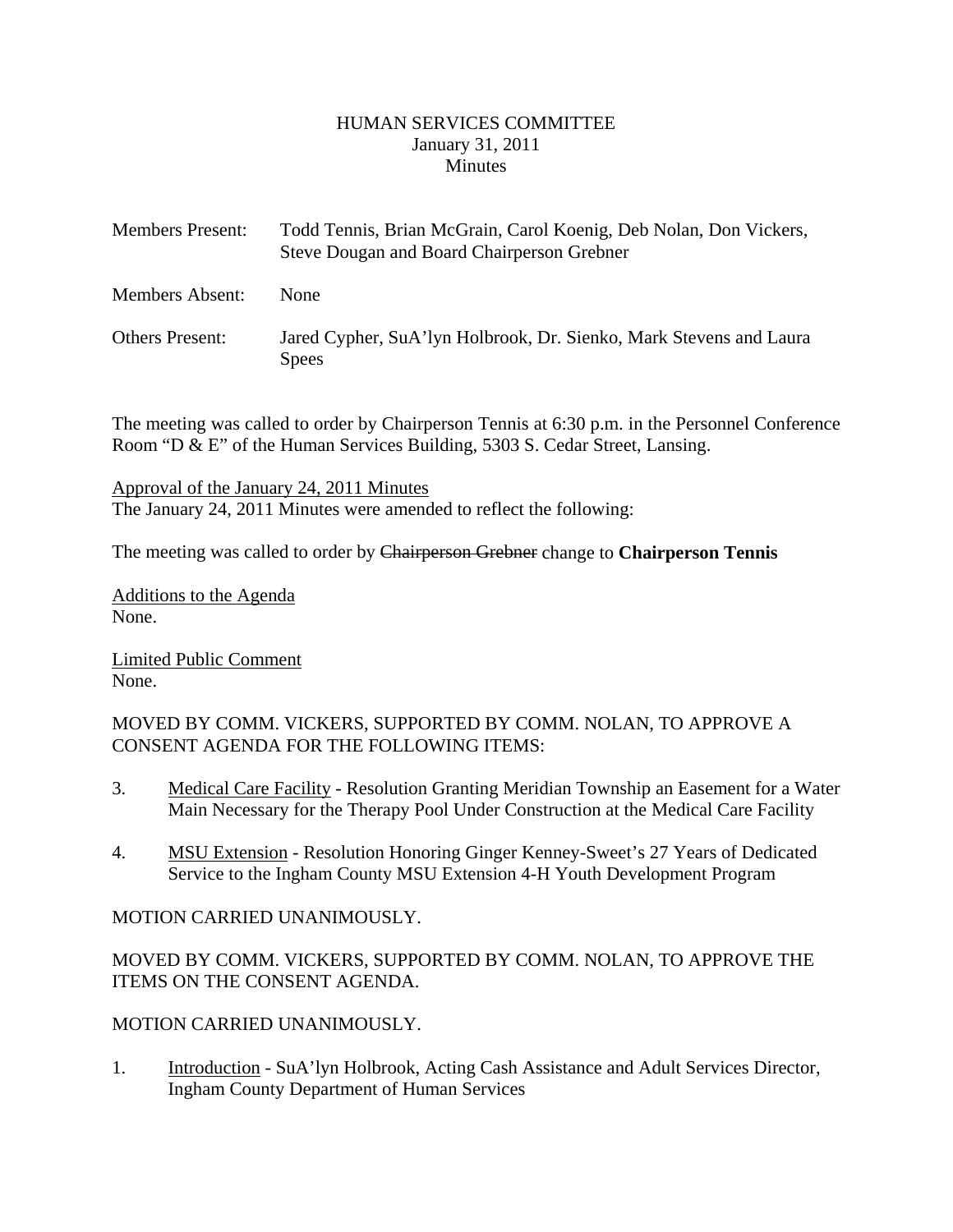Ms. Holbrook shared her background while working in Van Buren and Wayne Counties. She explained her staff customer service philosophy, specifically, education, empathy, and empowerment. She further explained that there is a new clientele that had not required assistance in the past, and some are embarrassed that they require the assistance.

Ms. Holbrook explained to the Committee that most people are not familiar with the chain of command for complaints, and most problems could be solved if the complaint was brought to her or the section manager rather than being bypassed. She asked the Committee if they receive a complaint to please make sure the chain of command is followed. Comm. Koenig asked if the complaint process is written or verbal. Ms. Holbrook stated it is typically a verbal complaint with some written complaints.

Comm. Vickers asked if cash assistance is the bridge card, and is heating or electrical assistance provided as well. Ms. Holbrook stated the bridge card among others. The heating and electrical assistance is capped, and is currently being cut; furthermore, the funds are diminishing quickly. She expressed her concern. Comm. Vickers asked if she foresees an increase in long term need. Ms. Holbrook explained she is in the process of hiring ten eligibility specialists who will be funded through the state. Comm. Koenig asked if there is assistance with property taxes. Ms. Holbrook stated no.

Ms. Holbrook informed the Committee of her intent to change the lobby so people may take a number and sit down instead of standing in lines. She noted this will make the elderly, pregnant women and others more comfortable while waiting. She also intends on providing the clientele with a survey in order to provide a better service.

Comm. Nolan asked if Ms. Holbrook worked at the Human Services Building. Ms. Holbrook replied downstairs in Wing 3.

Comm. McGrain asked if Ms. Holbrook preferred to be called Sue or SuA'lyn. Ms. Holbrook prefers SuA'lyn.

1a. Introduction - Mark Stevens, Administrator, Ingham County Medical Care Facility & Rehabilitation Services

Mr. Stevens shared his background with the Committee, informed them he was a former Ingham County employee and is pleased to be back.

Comm. Nolan stated she is pleased the Medical Care Facility is in her district, and is looking forward to the therapeutic pool. Mr. Stevens noted he expects the pool to be open late May. Comm. McGrain asked what his plans were for the next few years. Mr. Stevens stated his goal was to position the facility to be successful through the upcoming health care reform. He stated the short term goal is to complete an operational assessment, improving controls of staffing, supplies, in addition to market and sales presence to remain competitive.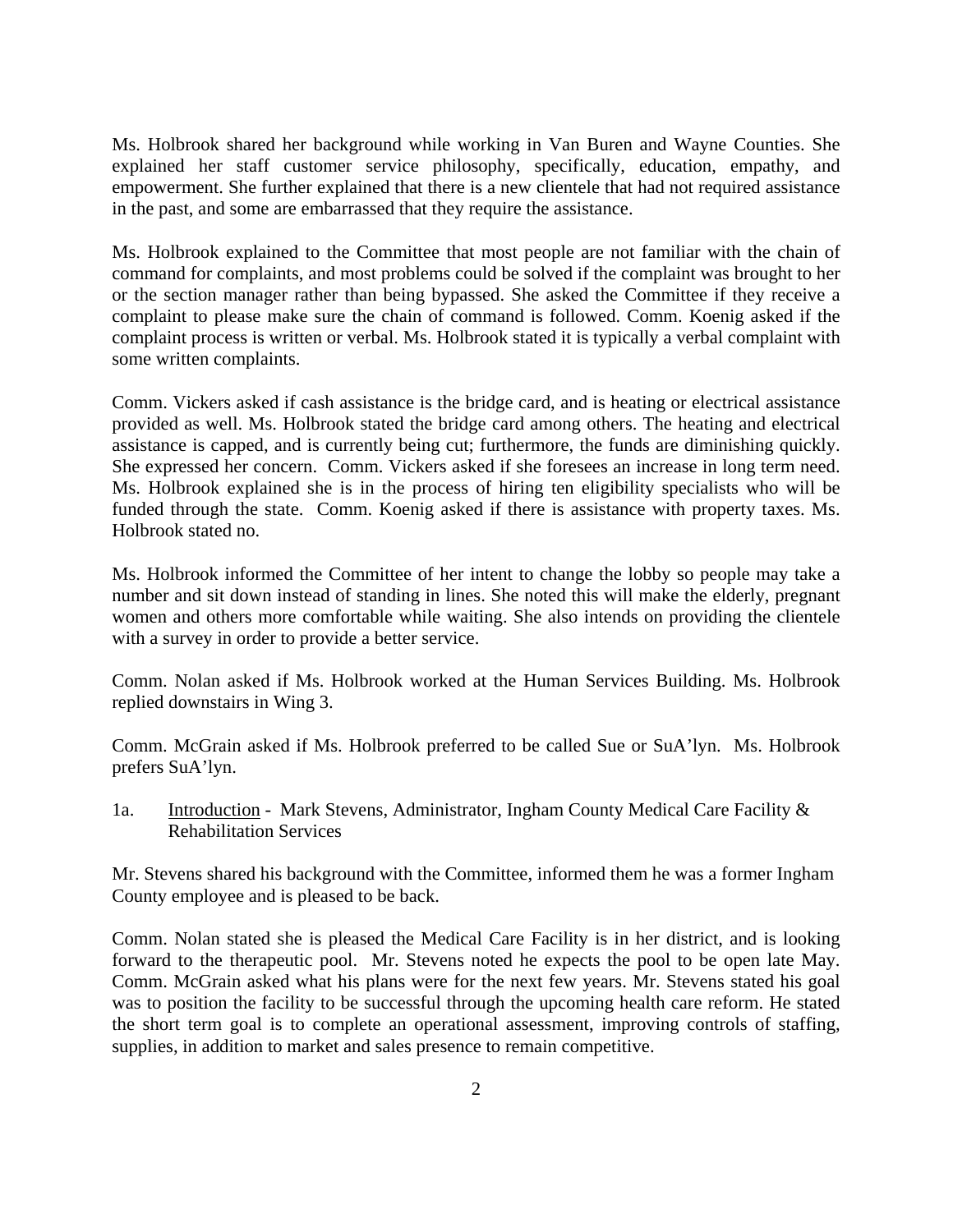Mr. Stevens informed the Committee of his intention of using reserves for an addition and remodeling within the building for the dementia population in the facility. The addition will help engage the patients connecting the areas with glass. This will allow the patient to feel less confined and see outside. Currently the area is walls, doors and locks. The reserves and occupancy were discussed.

## 2. Listening Ear (Community Agency) - Presentation (*No Materials*)

Ms. Laura Spees, Board Chairperson for the Listening Ear, thanked the Committee for their support. She was pleased to announce they had received a grant which allowed them to purchase a new building for the Sexual Assault Response Center and expects to move in by the end of this year.

Ms. Spees explained that the Listening Ear is a volunteer organization that is open 24 hours. She further explained that the majority of those in need are served by phone calls. The calls have been from various places and not always from those living in the Ingham County area. Ms. Spees passed out her business card and asked the Committee to please contact her if they are aware of any available funding sources either local or nationally.

#### 5. Health Department

a. Resolution to Authorize a Contract with Michigan Department of Human Services to Provide Nursing Care to Children in Foster Care

## MOVED BY COMM. MCGRAIN, SUPPORTED BY COMM. NOLAN, TO APPROVE THE RESOLUTION TO AUTHORIZE A CONTRACT WITH MICHIGAN DEPARTMENT OF HUMAN SERVICES TO PROVIDE NURSING CARE TO CHILDREN IN FOSTER CARE.

Comm. Vickers asked if \$100,000 will cover what needs to be accomplished. Dr. Sienko answered yes. Comm. McGrain inquired about the children's coverage they receive. Dr. Sienko stated he would provide Comm. McGrain with the coverage details. Comm.Grebner stated it was his assumption that foster care children are covered by Medicaid and the problem is moving it, reimbursement rates, and coordinated care. Comm. Nolan asked if the children would be seen at the Human Services Building. Dr. Sienko stated that some would be seen in the homes of families as well.

#### MOTION CARRIED UNANIMOUSLY.

b. Resolution to Authorize a Contract with Washtenaw County Public Health to Deliver Workshop in Health Equity and Social Justice

MOVED BY COMM. MCGRAIN, SUPPORTED BY COMM. VICKERS, TO APPROVE THE RESOLUTION TO AUTHORIZE A CONTRACT WITH WASHTENAW COUNTY PUBLIC HEALTH TO DELIVER WORKSHOP IN HEALTH EQUITY AND SOCIAL JUSTICE.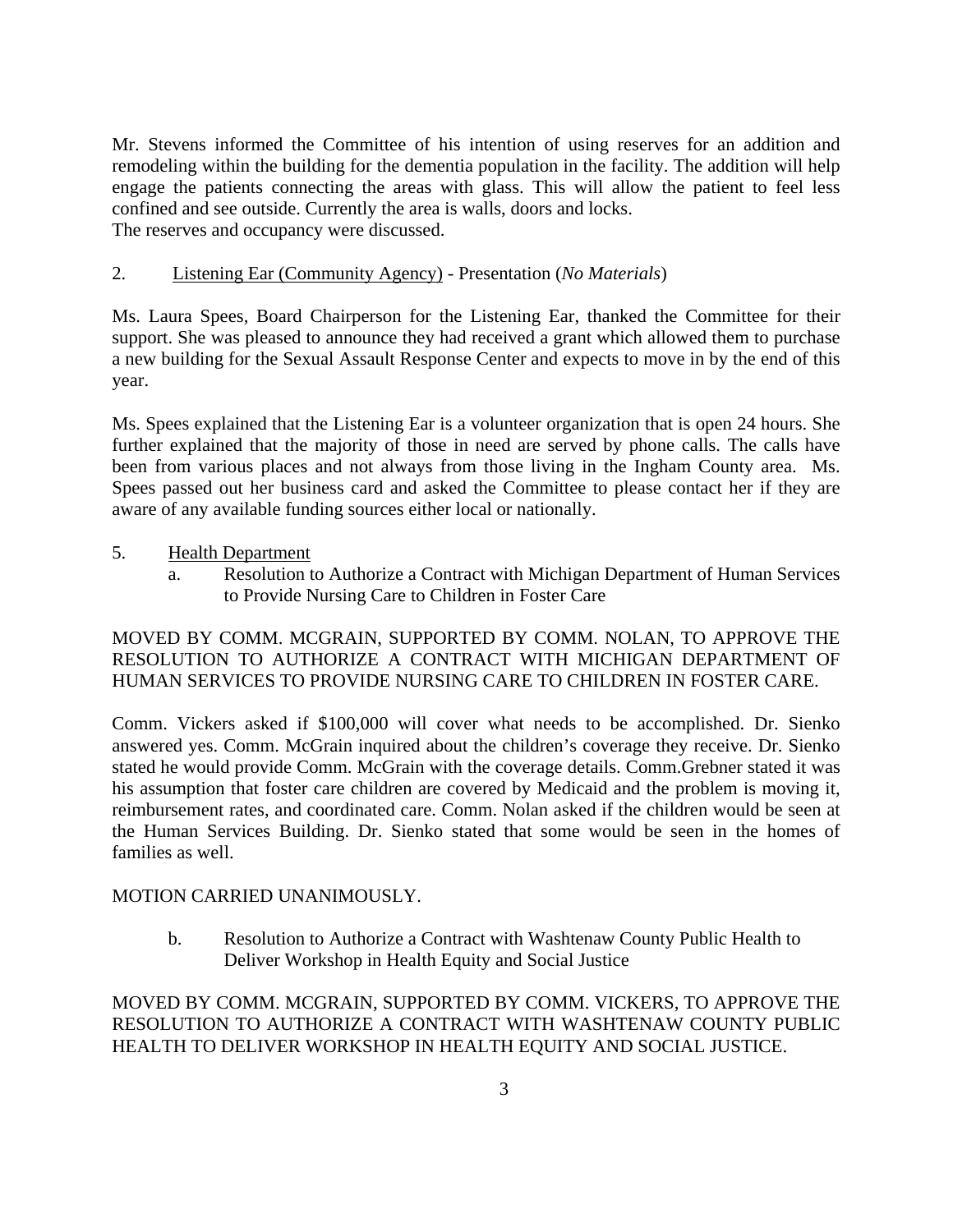Comm. Vickers asked for an explanation of the program and grant funding. Dr. Sienko explained that there is 1 FTE who is focused on the issue of social justice, the advancement of public health, and he has received a grant. He explained that the travel is funded through the grant.

Dr. Sienko stated that the poor are always on the short end of things and clearly social justice is served when you give people access to clean water and good hygiene. He noted that the W.K. Kellogg Foundation provided the County with grant funding to work with four health departments around the country in a pilot program.

Comm. McGrain shared his experience where the Ingham County Health Department provided a workshop at his place of employment.

Comm. Koenig asked if the workshop was in Ann Arbor. Dr. Sienko answered yes, and invited the Commissioners to attend.

MOTION CARRIED UNANIMOUSLY.

Announcements None.

Public Comment None.

The meeting adjourned at approximately 7:12 p.m.

Respectfully submitted,

Julie Buckmaster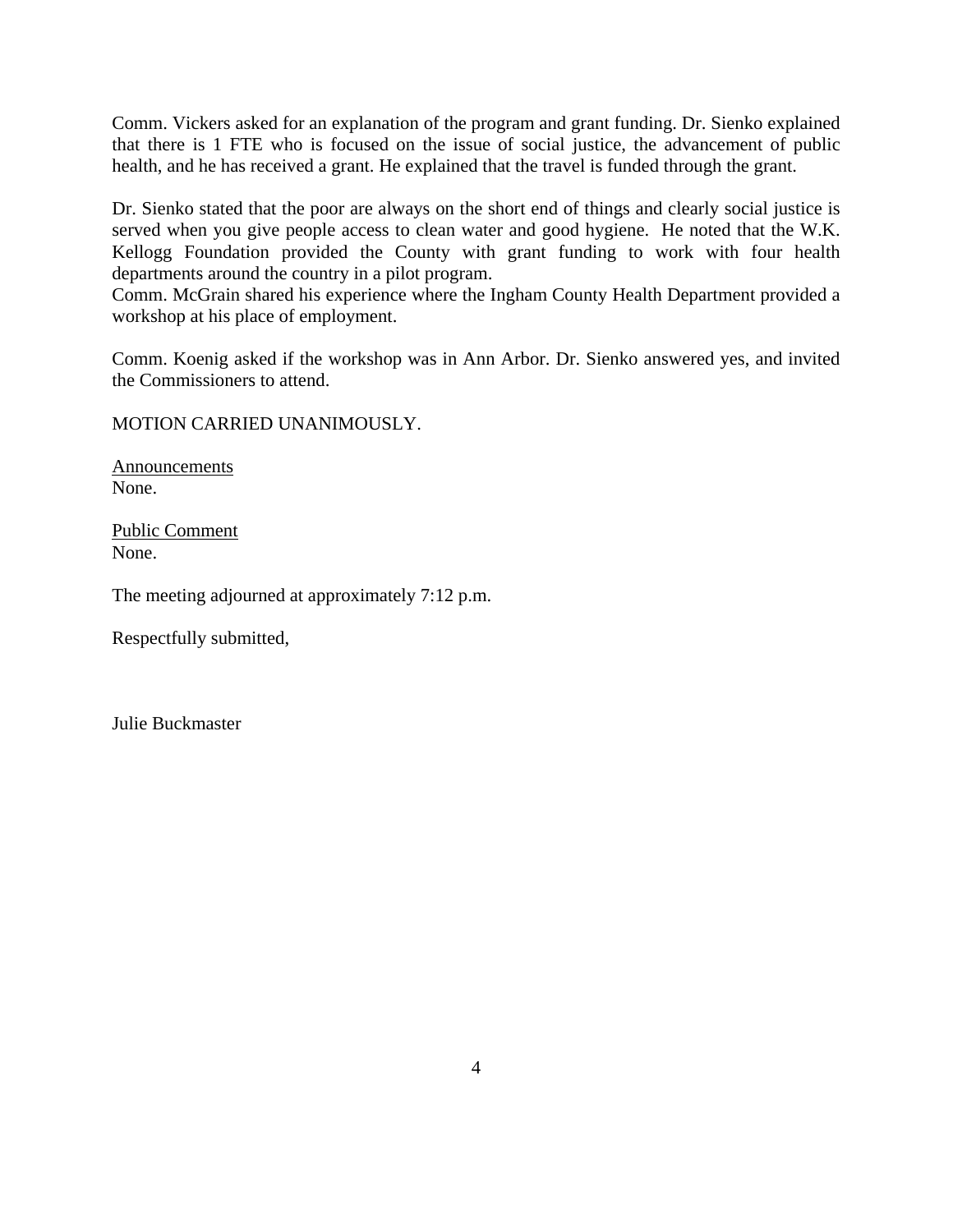# **FEBRUARY 14, 2011 HUMAN SERVICES AGENDA STAFF REVIEW SUMMARY**

## **HONORARY RESOLUTIONS:**

1(b). *Resolution Honoring Debra Otis*

## **OTHER ACTION ITEMS:**

1(a). *Resolution Authorizing Contracts to Distribute County Urban Redevelopment Funds* This resolution utilizes \$30,000 included in the Health Department's FY 2011 budget to authorize contracts for the time period of January 25, 2011 through September 30, 2011 with the following agencies:

- Allen Neighborhood Center (\$15,000), with partners Ingham County Land Bank and Lansing Community College, for *Restoration Works*, a "project-based learning initiative" which will involve LCC faculty and students completely restoring two vacant homes over the next several years, with a focus on incorporating innovative and replicable energy efficiency improvements; and
- South Lansing Community Development Association (\$15,000) to utilize community forums, visioning sessions, surveys, market studies etc. in the revitalization of two historically significant commercial centers – REO Town and Colonial Village.

The Assistant Deputy Controller recommends approval of this resolution.

2. *Resolution Calling on the State Of Michigan to Preserve the State Earned Income Tax Credit* This resolution calls on the State Legislature to continue the Earned Income Tax Credit (EITC) for Michigan residents. The Controller's Office is not taking a position on the resolution.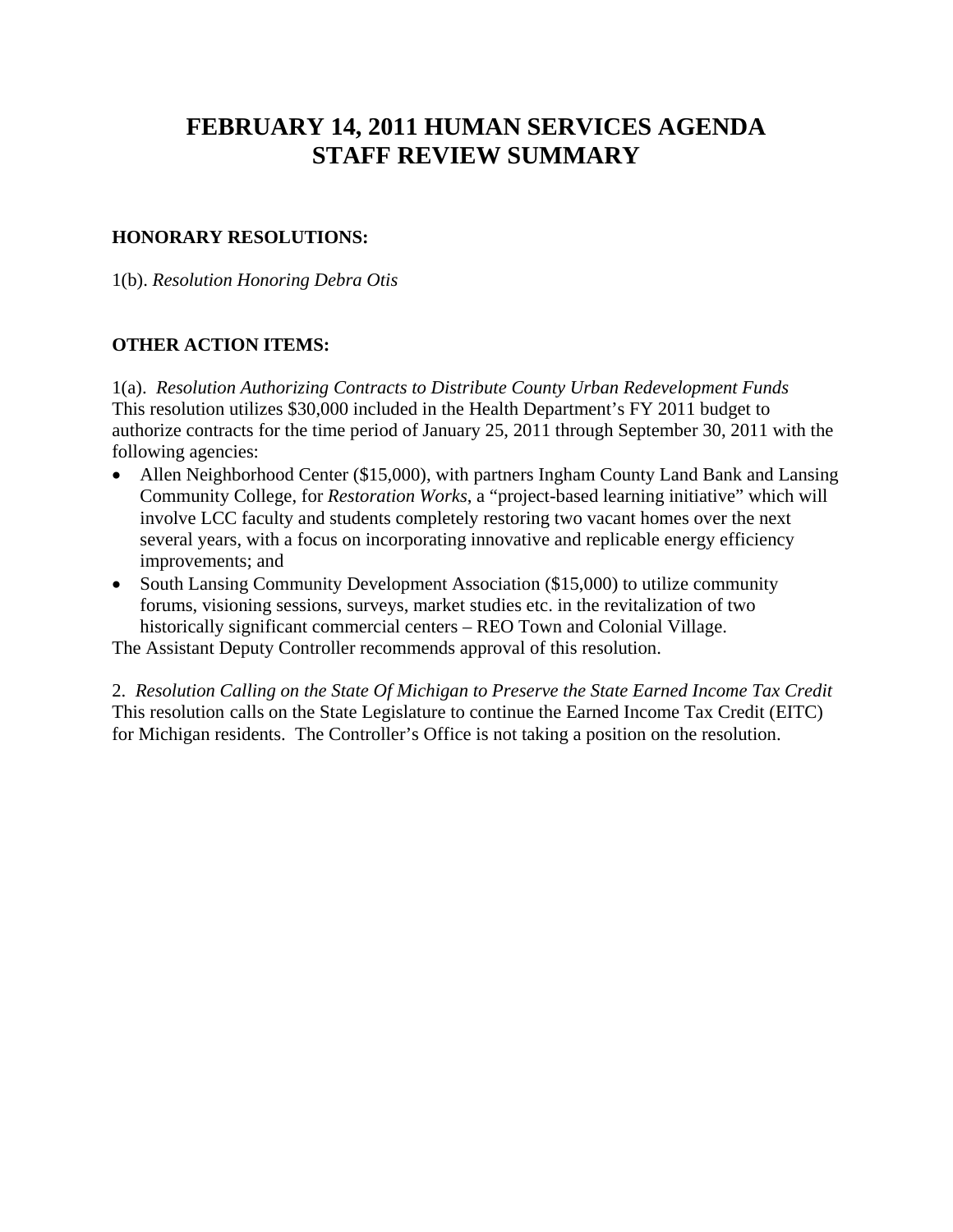# **MEMORANDUM**

<span id="page-6-0"></span>

| To:      | <b>Human Service Committee</b><br><b>Finance Committee</b>                             |
|----------|----------------------------------------------------------------------------------------|
| From:    | Dean Sienko, M.D., M.S., Health Officer                                                |
| Date:    | February 3, 2011                                                                       |
| Subject: | Authorization to Establish Contracts to Distribute County Urban Redevelopment<br>Funds |

Ingham County has a strong and successful history of implementing community summits and cultivating citizen ownership of efforts that expand and enhance opportunities for urban redevelopment. The Ingham County Health Department (ICHD), in partnership with the Power of We Consortium (PWC), has been responsible for carrying out efforts in support of the County's priority to "Promote Environmental Protection and Smart Growth." Specifically, ICHD and PWC have established a mechanism to allocate the Urban Redevelopment Funds in the amount of \$35,000 which was established as part of the Health Department budget.

This important investment of \$35,000 has been used to leverage millions of dollars in federal grants and thousands of volunteer service hours towards making our neighborhoods more attractive, vital, and responsive to our residents. Utilization of these funds has included activities such as completion of the walking trail on the south side of Lansing; match for the PWC's Capacity Building Program for community and faith-based organizations and for the AmeriCorps program; support for the Ingham Change Initiative's Summer Youth Program for young men of color; and support for neighborhood community organizing.

For fiscal year 2011, the ICHD, in partnership with the PWC, has allocated a total of \$30,000 following an RFP process, to:

- Allen Neighborhood Center (\$15,000), with partners Ingham County Land Bank and Lansing Community College, for *Restoration Works*, a "project-based learning initiative" which will involve LCC faculty and students completely restoring two vacant homes over the next several years, with a focus on incorporating innovative and replicable energy efficiency improvements;
- South Lansing Community Development Association (\$15,000) to utilize community forums, visioning sessions, surveys, market studies etc. in the revitalization of two historically significant commercial centers – REO Town and Colonial Village.

I recommend adoption of this resolution to establish contracts between the Health Department and Allen Neighborhood Center, and between the Health Department and South Lansing Community Development Association, and that the Board Chair is authorized to sign the contracts after review by the County Attorney.

c: Renee Canady w/attachment John Jacobs w/attachement Peggy Roberts w/attachment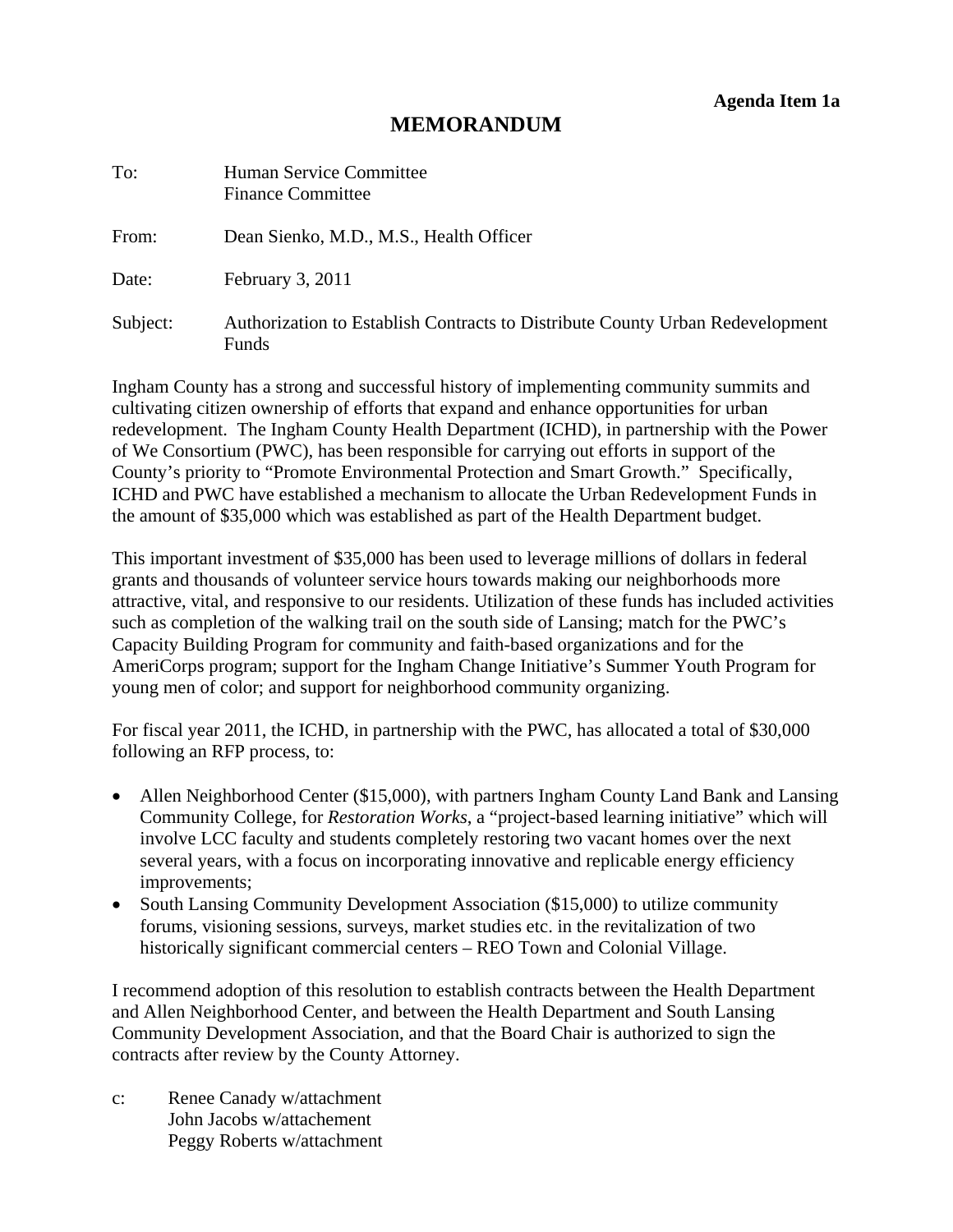Introduced by the Human Services and Finance Committees of the:

# INGHAM COUNTY BOARD OF COMMISSIONERS

## **RESOLUTION AUTHORIZING CONTRACTS TO DISTRIBUTE COUNTY URBAN REDEVELOPMENT FUNDS**

WHEREAS, the Ingham County Health Department is responsible for implementing activities that support the County priority to "Promote Environmental Protection and Smart Growth"; and

WHEREAS, a county allocation in the amount of \$35,000 from the Board of Commissioners is intended to expand or enhance opportunities for urban redevelopment through engagement and mobilization of residents (Resolutions #06-120, #07-105, #08-116, #09-122, #10-116); and

WHEREAS, the purpose of the funds are to strengthen urban cores, revitalize Lansing's neighborhoods, and curb resident movement into less developed areas, thereby preserving open land and reducing long-term negative impacts on our ecosystem; and

WHEREAS, \$5,000 of the FY 2011 fund has been previously allocated through a contract with NorthWest Initiative; and

WHEREAS, the remaining \$30,000 has been allocated via a competitive RFP process, overseen by the Investors Steering Committee of the Power of We Consortium, to Allen Neighborhood Center and to South Lansing Community Development Association in the amount of \$15,000 each; and

WHEREAS, Allen Neighborhood Center, partnering with the Ingham County Land Bank and Lansing Community College, will use these funds to promote restoration and innovative energy efficiency improvements through *Restoration Works*; and

WHEREAS, South Lansing Community Development Association and its partners will use the funds to engage community members in the revitalization of two historically significant commercial centers -- REO Town and Colonial Village.

THEREFORE BE IT RESOLVED, the Ingham County Board of Commissioners authorizes a contract in the amount of \$15,000 with Allen Neighborhood Center to promote restoration and innovative energy efficiency improvements through *Restoration Works*.

BE IT FURTHER RESOLVED, the Ingham County Board of Commissioners authorizes a contract in the amount of \$15,000 with South Lansing Community Development Association to engage community members in the revitalization of two historically significant commercial centers — REO Town and Colonial Village.

BE IT FURTHER RESOLVED, that the contract period is January 25, 2011 through September 30, 2011.

BE IT FURTHER RESOLVED, that the Board Chairperson is authorized to sign the contracts after review by the County Attorney.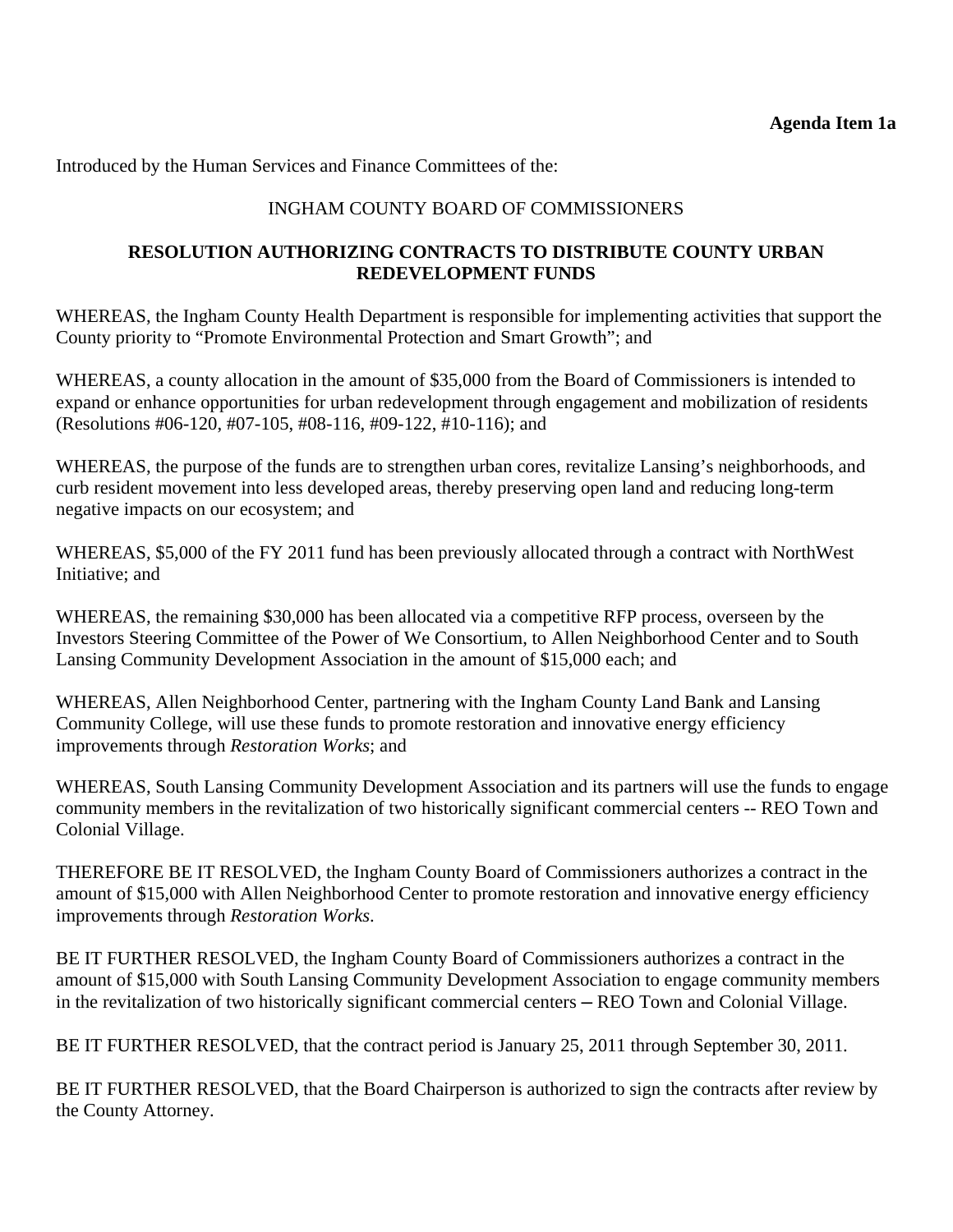## **Agenda Item 1b**

<span id="page-8-0"></span>Introduced by the Human Services Committee of the:

# INGHAM COUNTY BOARD OF COMMISSIONERS

# **RESOLUTION HONORING DEBRA OTIS**

WHEREAS, Debra Otis began her career with Ingham County in May, 1989 as a full-time Outreach Worker in the Ingham County Health Department; and

WHEREAS, in January 1990, she became a full-time Clinic Assistant in the Family Planning/Women's Health Center; and

WHEREAS, throughout her years of employment with the Health Department, Debra worked in many of the health centers: Webberville, Leslie, Stockbridge and Well Child and in 2007, was assigned to the St. Lawrence Health Center; and

WHEREAS, Debra has always demonstrated a willingness to help where needed by providing assistance in the Adult Health, Child Health and Otto Health centers; and

WHEREAS, the patients served by the Ingham County Health Department enjoyed Debra's sense of humor and helpfulness, and inquired about her when she was not in the office. Debra is positive and pleasant to work around.

THEREFORE BE IT RESOLVED that the Ingham County Board of Commissioners hereby honors Debra Otis for her 21 years of dedicated service to the health center community and for the contributions she has made to the Ingham County Health Department.

BE IT FURTHER RESOLVED, that the Board wishes her continued success in all of her future endeavors.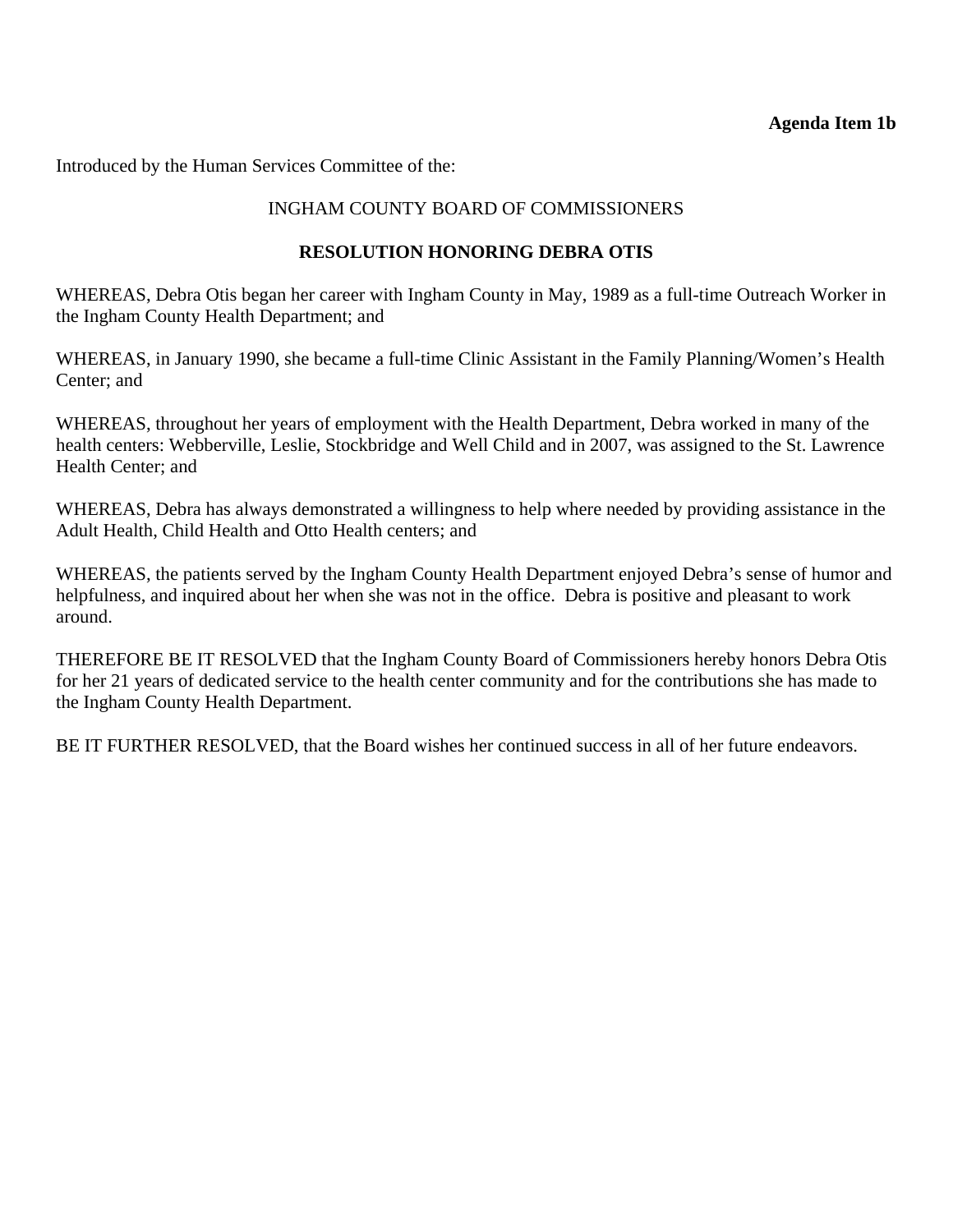#### **Agenda Item 2**

<span id="page-9-0"></span>

| TO:   | Human Services Committee                                                                      |
|-------|-----------------------------------------------------------------------------------------------|
| FROM: | Becky Bennett, Board Coordinator                                                              |
| DATE: | February 4, 2011                                                                              |
| RE:   | Resolution Calling On the State Of Michigan To Preserve The State Earned<br>Income Tax Credit |

The attached resolution submitted by Commissioner McGrain calls on the State Legislature to continue the Earned Income Tax Credit (EITC) for Michigan residents. An estimated 21,047 Ingham County families were eligible for this credit in 2009, which resulted in adding approximately \$9,090,467 to Ingham County's economy.

This tax credit helps working families keep more of their paycheck by rewarding work, supplementing low wages, and helping a segment of the State's population that has not benefited from other recent tax measures.